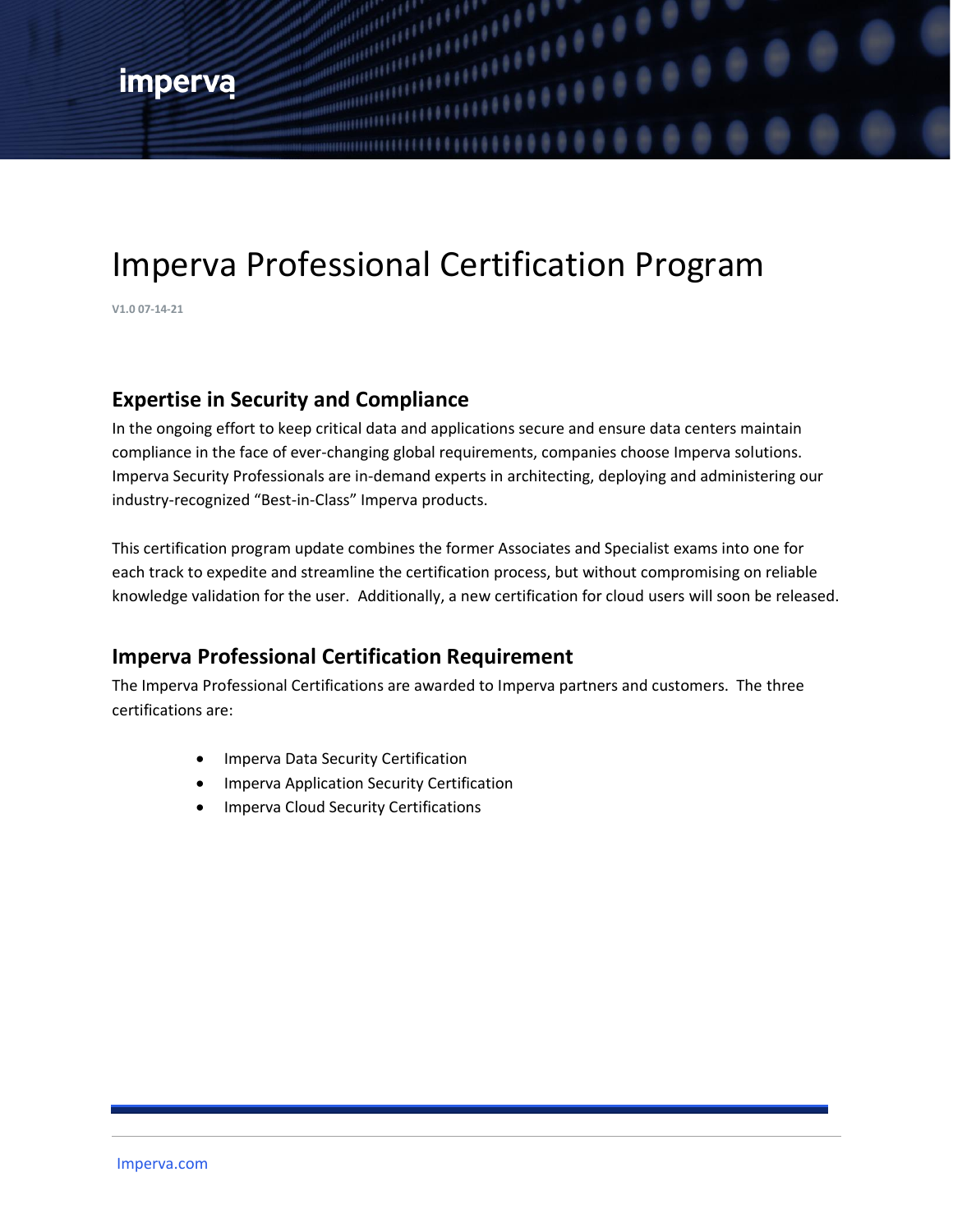# imperva

#### **On-Premise Certifications**

| <b>Imperva Data Security Certification (IDSC)</b>                                                                                        | <b>Imperva Application Security Certification</b><br>(IASC)                                                                      |
|------------------------------------------------------------------------------------------------------------------------------------------|----------------------------------------------------------------------------------------------------------------------------------|
| <b>Training Prerequisites:</b>                                                                                                           | <b>Training Prerequisites:</b>                                                                                                   |
| Administering Imperva Security Infrastructure<br>On-Demand Self-Paced<br>Database Security and Compliance<br>4-day course or Flip format | Administering Imperva Security Infrastructure<br>On-Demand Self-Paced<br>Web Application Security<br>4-day course or Flip format |
| <b>Specializations:</b>                                                                                                                  |                                                                                                                                  |

Imperva Data Risk Analytics On-Demand

Expiration: On-Premise Certifications expire 3 years from the date of issue. Time to Complete: 90 minutes

#### **Cloud Certifications**

| <b>Imperva Cloud Application Security</b><br><b>Certification (ICAS)</b>                                   | <b>Imperva Cloud Data Security Certification</b><br>(ICDS) (coming soon) |
|------------------------------------------------------------------------------------------------------------|--------------------------------------------------------------------------|
| <b>Training Prerequisites:</b><br>Imperva Cloud WAF Security Administration<br>Instructor-Led              | <b>Training Prerequisites:</b><br>Imperva Cloud Data Security On-Demand  |
| <b>Specializations:</b><br>Advanced Bot Protection for Cloud (ABP)<br>DDoS for Networking On-Demand (DDOS) |                                                                          |

Expiration: Cloud Certifications expire 1 year from the date of issue. Time to complete: 30 minutes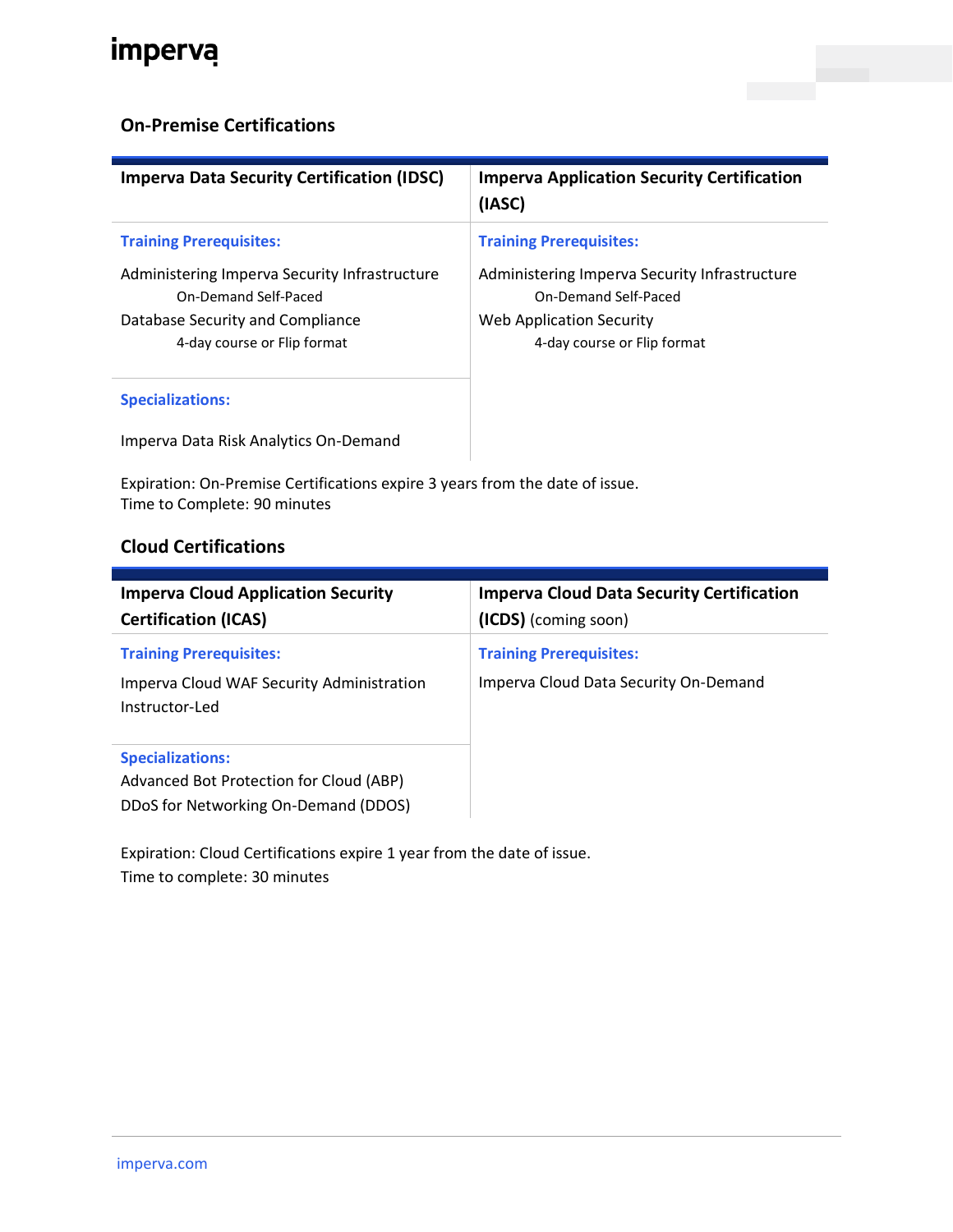## **imperva**

## **Imperva On-Premise Security Certifications**

The Security certifications are designed to validate both knowledge and practical skill in deploying, hardening and administering Imperva On-Premise Gateway platforms of the Imperva products. The following are required pre-requisites to the security certification exams:

- Attendance of pre-requisite courses, as shown in the table above.
- Please request a quote to order these classes and certification exams through your sales representative. An Imperva Service Order Number (SRV#) is required to enroll.

Six months practical experience in implementation, administration and support is recommended, and successful completion of the corresponding pre-requisites.

\*Additional training is available with our Annual On-Demand subscription library. See our Training Catalog for more details.

### **Imperva Cloud Security Certifications**

Imperva recognizes the need to prepare users to get the most out of our cloud solutions. Along with a new set of courses to round out our curriculum, we will be rolling out Cloud certification exams in 2021. This certification will include core course material as well as specializations that target products you use.

### **Certification Exam Experience & Requirements**

Imperva certification candidates are expected to demonstrate the highest ethical standards. Candidates are trusted to take the exams themselves using their own acquired knowledge and skills. No exam questions or documents are permitted to be screen-captured, copied, or shared.

The Security certification exams are timed, multiple-choice and taken on-line through Imperva University. It covers theory, concepts and information on how the Imperva product is architected, deployed, and administered. The exam covers information learned in the prerequisite courses.

#### Passing: A score of 80% or higher

Exam Attempts Permitted: One (An extra exam attempt is available with voucher SKU. See your sales representative for more information.)

Feedback: As a certification exam, no feedback other than the score at the end of the exam is given. Exam responses cannot be downloaded. Exam scores and certificates are available in your training transcripts on Imperva University.

For additional information on certifications, certification payment and certification attempts, please refer to Imperva Terms and Conditions when registering for your certification exams.